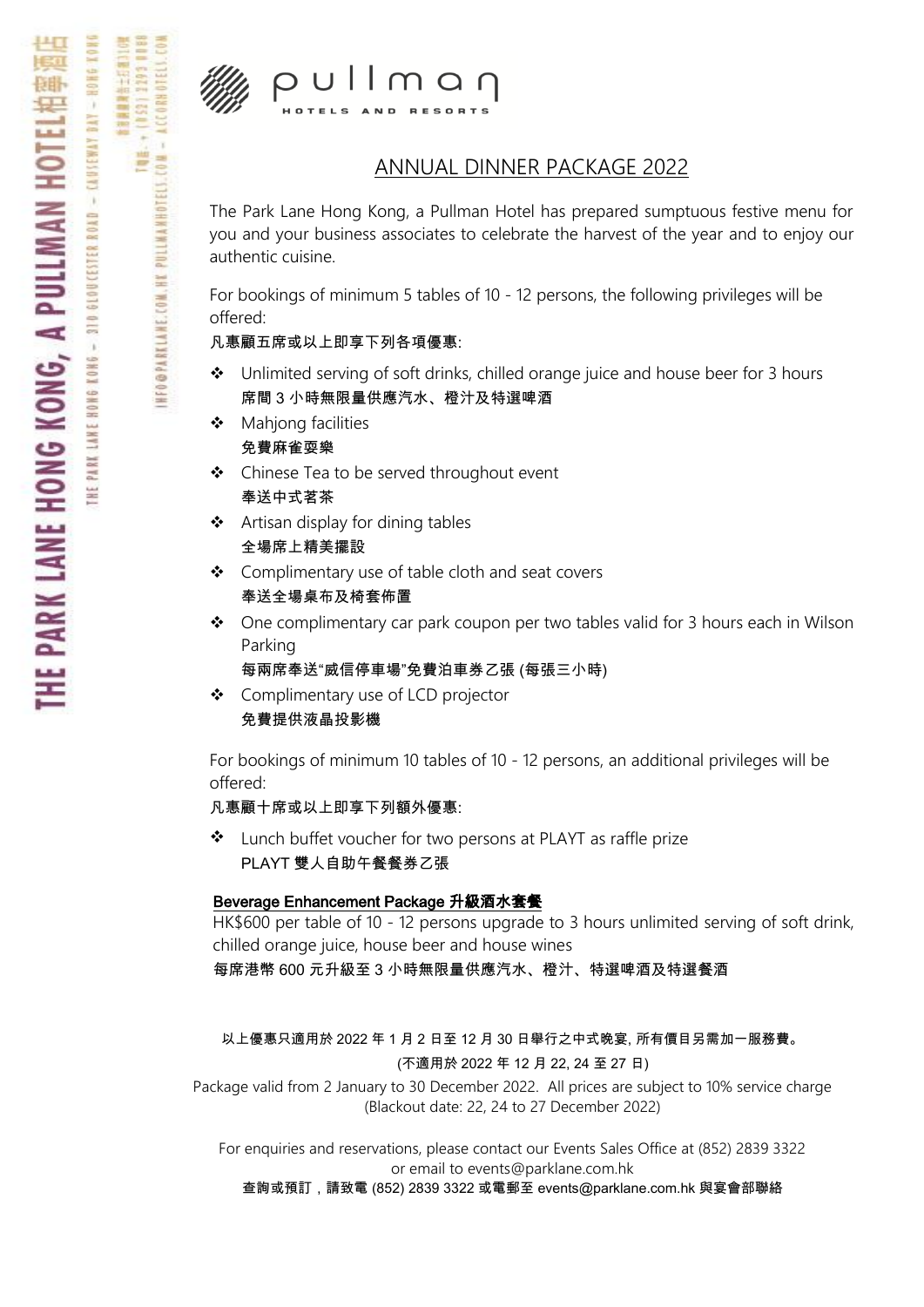

**HEOGPARKLANE.COM. HK PULLMANHOTELS.** 

## $p$ ullman

## 中 式 晚 宴 菜 譜 I

Chinese Set Dinner Menu I

#### 鴻 運 乳 豬 全 體

Roasted Whole Suckling Pig

### 白 松 露 鴛 鴦 帶 子

Sautéed and Crispy Scallop with White Truffle Sauce

#### 花 膠 螺 頭 燉 竹 絲 雞

Double-boiled Soup with Silky Fowl, Shredded Fish Maw and Sea Whelk

#### 碧 綠 金 錢 鮑 片

Braised Sliced Abalone with Black Mushroom and Seasonal Green

清 蒸 沙 巴 海 龍 躉

Steamed Whole Giant Sabah Garoupa

當 紅 炸 子 雞

Deep-fried Crispy Chicken

X.O. 醬 豚 肉 炒 飯 Fried Rice with Pork in X.O. Sauce

### 雲 耳 水 餃 伊 麵

Black Fungus, Shrimp and Pork Dumplings with E-fu Noodle in Supreme Broth

#### 生 磨 合 桃 露

Sweetened Cream of Walnut

#### 美 點 雙 輝 映

Petit Fours

#### 每席 HK\$10,888 (供 10 - 12 位用) 另加一服務費

包括席間 3 小時無限量供應汽水、橙汁及特選啤酒

HK\$10,888 plus 10% service charge per table of 10 – 12 persons Includes unlimited serving of soft drinks, chilled orange juice and house beer for 3 hours

> 菜單上的食材供應有可能受季節影響, 柏寧酒店保留最終決定權以更換同等價值之食材。 Seasonal ingredients on the menu may be subjected to changes, depending on the availability.

**CAUSEMAY BAY**